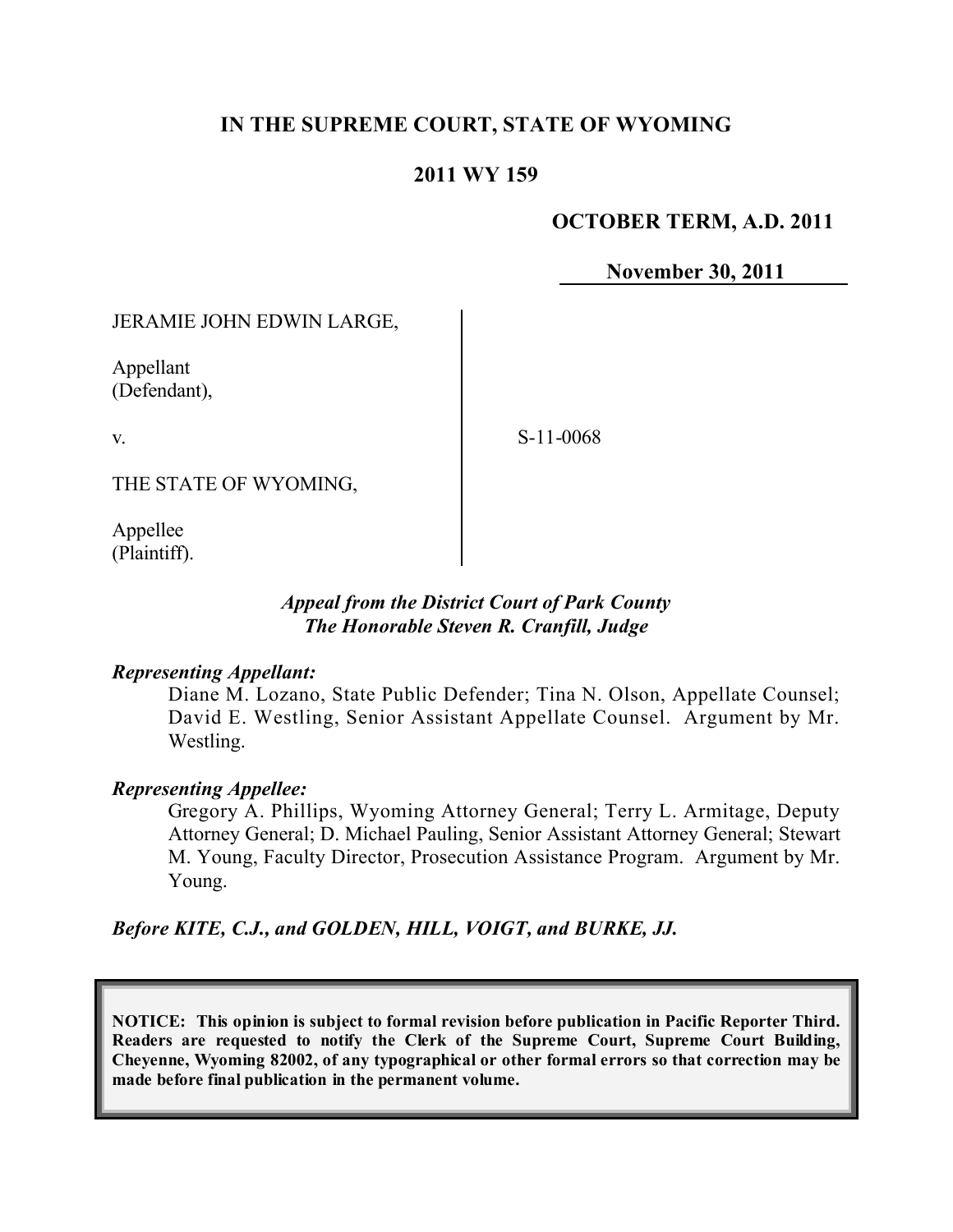### **VOIGT, Justice.**

l

[¶1] The appellant, Jeramie John Edwin Large, was charged with six crimes arising from an incident when he stole and crashed a vehicle. In this appeal he claims that his right to a speedy trial was violated and that he was denied his right to counsel without being adequately instructed and warned of the dangers of proceeding without counsel. Finding no error, we affirm.

### **ISSUES**

[¶2] 1. Whether the appellant received a speedy trial.

2. Whether the district court properly informed the appellant of the dangers of proceeding without counsel and the penalties he faced.

## **FACTS**

[¶3] A felony information charging the appellant with burglary, larceny, interference with a police officer, failure to provide personal information after a vehicular accident, and failure to give notice of an accident to police, was filed against the appellant on October 2, 2009. That same day, the appellant executed an affidavit requesting courtappointed counsel and an order appointing a public defender was entered. In the affidavit, the appellant wrote, "Rep[resent] myself w[ith] stand in counsel." Also, on October 2, 2009, the appellant waived his preliminary hearing.

[¶4] Ten days after the appellant completed his application for appointed counsel, but before his arraignment, the public defender's office moved to vacate its appointment because the appellant "wrote on [the affidavit] that he would represent himself 'with stand in counsel'."<sup>1</sup> Shortly thereafter, but before arraignment, the appellant filed handwritten *pro se* motions asking the district court for, among other things, a separation of the charges, full discovery, and medical care.

[¶5] On October 19, 2009, the district court conducted a hearing to address the appellant's request to represent himself with standby counsel, and the public defender's response that such was precluded by statute. At that hearing, however, a public defender advised that the appellant had recently "resubmitted an application for appointment of the public defender's office . . . with the full understanding that we don't do it as stand-by counsel." The appellant confirmed that counsel's statement was correct.

<sup>&</sup>lt;sup>1</sup> Wyo. Stat. Ann. § 7-6-107 (LexisNexis 2011) specifically states that a person who elects to represent himself shall not be entitled to "standby counsel" under the Public Defender Act.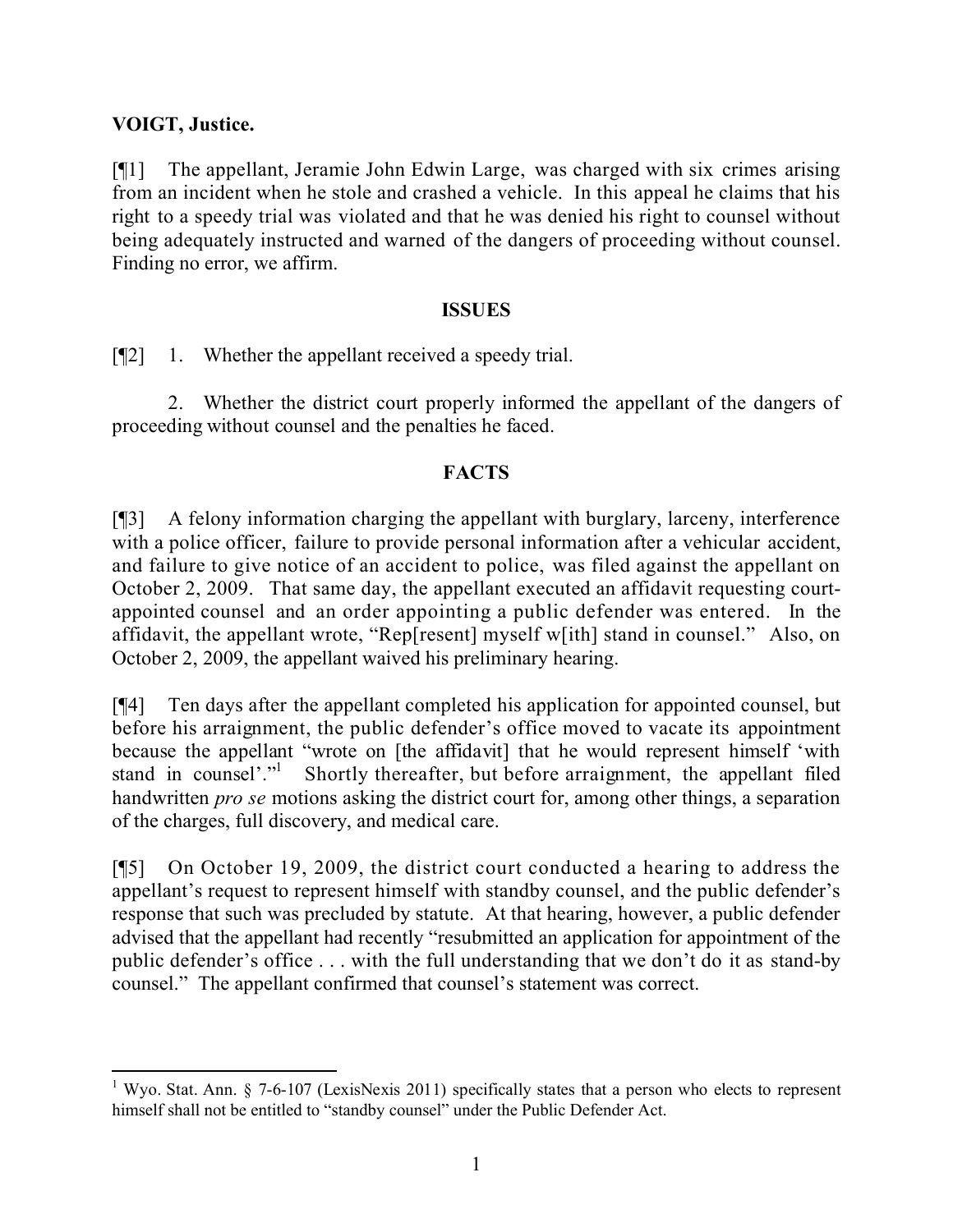[¶6] At an arraignment hearing on October 28, 2009, some confusion arose as to which particular public defender had been assigned to the appellant's case. The district court stated it was "not going to have this hearing without you having a lawyer," to which the appellant responded, "I'd like to proceed . . . and just set it for jury trial at this time." The district court then explained to the appellant that "if technically there has been an order entered, then we need to allow that counsel to be here. But I'm going to get this set as quickly as I can."

[¶7] A week later, on November 4, 2009, the public defender's office filed another motion to vacate its appointment, stating:

> [The appellant] has implied he will continue to make filings on his own behalf even though he has court-appointed counsel; [the appellant] has requested he be given access to a law library 1 to 2 hours a week for his legal research.

. . . .

[The appellant] is not open to any counseling or recommendations by his court-appointed attorney.

The district court set a hearing on this motion to vacate for January 6, 2010.

[¶8] Before the district court had an opportunity to hear the motion to vacate, the appellant filed various handwritten motions, including a motion for permission to attend his grandmother's funeral, "Motion to Represent Myself," "Motion to Set Dates for Jury Trial," "Motion to be Granted Access to Law Library," "Motion for Complete File, Discovery," "Motion Requesting Public Defenders," and a request for an "evidentiary hearing . . . regarding inconsistencies and statues [sic], degree of charges, etc." A few weeks later, on December 7, 2009, the appellant filed additional motions for change of venue, allegedly on "due process" grounds, including "complications of misrepresentation by public defenders [sic] office on two separate occasions" and one appointed attorney's "failing to appear to my set arraignment . . . and failure to properly represent me on my matters."

[¶9] Given the appellant's erratic behavior and apparent desire to represent himself, defense counsel moved for a competency evaluation. On January 6, 2010, the district court heard that motion and another motion by the public defender to withdraw. At the hearing, the State argued that the motion to withdraw had "been filed partly on the request of [the appellant] making that indication that he'd like to represent himself." The appellant stated that he was "definitely [] going to trial on these charges, with or without a public defense." The district court told the appellant that before it would allow him to represent himself, it wanted to be positive that he was capable of doing so and understood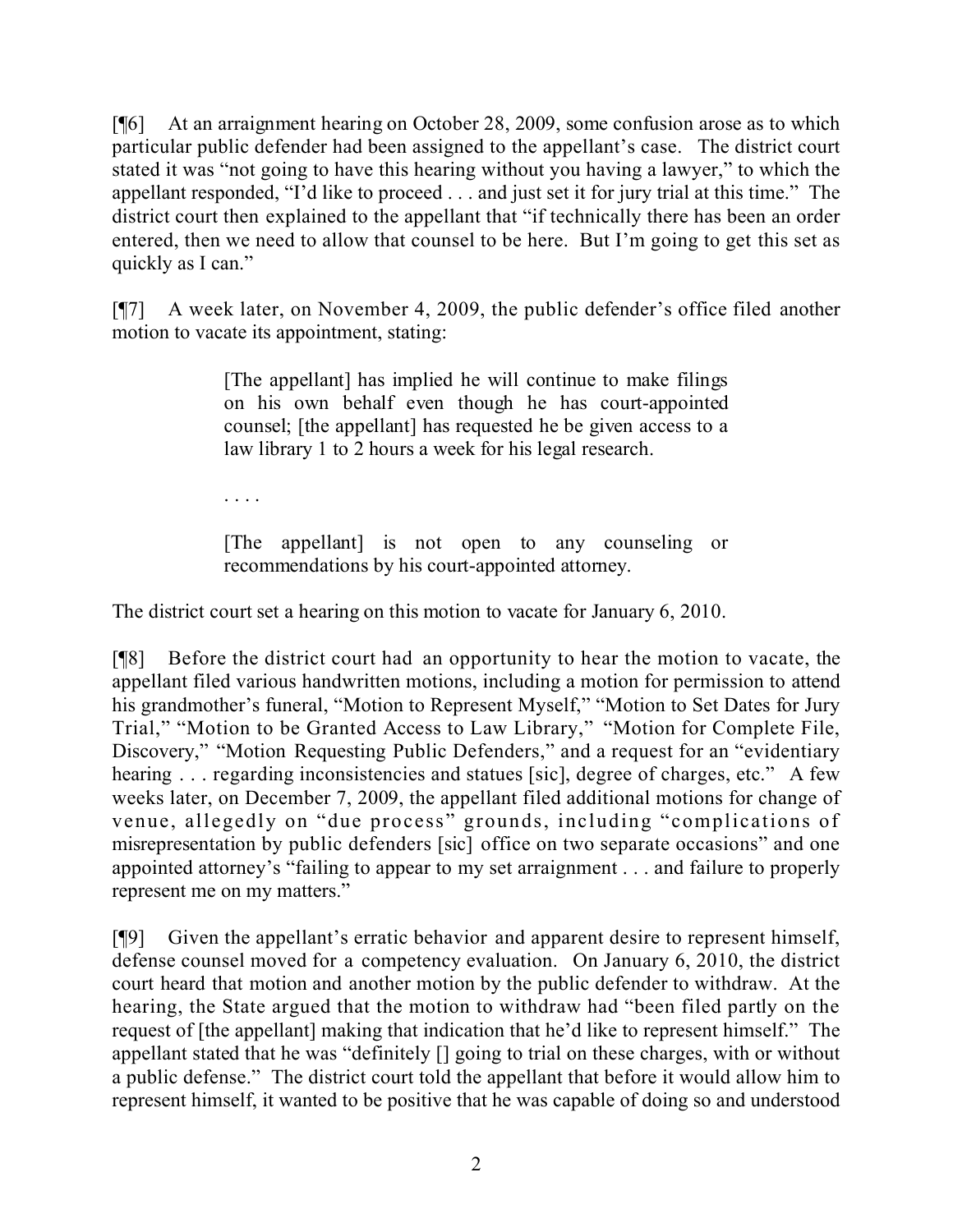that he would be held to the same standard as an attorney. The appellant responded that he would like the district court to appoint a different attorney. To that, his current public defender responded, "Your honor, we have numerous letters, correspondence from [the appellant], indicating that he chooses to represent himself." Pointing to the inconsistencies, the public defender advocated for a competency determination because "[i]t appears that one minute he would like to use our office, the next he wouldn't."

[¶10] The district court took the competency evaluation request under advisement and on February 3, 2010, issued an order finding "that Wyoming Statute § 7-11-304(d) requires an examination of the Defendant" and the court ordered the Wyoming State Hospital to conduct an examination. On April 14, 2010, after the evaluation was complete, the district court held a hearing on the appellant's competency. At that hearing, the appellant's counsel noted that the appellant's examiner had found him competent to proceed and able to either aid and assist an attorney with his defense or represent himself. His current public defender then noted that the appellant had informed him that he would like other counsel and orally moved to withdraw as counsel. Based on the State Hospital's report, the district court found the appellant had "the capacity to comprehend his position, to understand the nature and object of the proceedings, to conduct his defense in a rational manner, and the ability to cooperate with counsel to the end that any defense may be interposed on his behalf." The court then arraigned the appellant on the six charges against him.

[¶11] On April 29, 2010, the appellant, through his third appointed counsel, filed a demand for a speedy trial. Then, on July 21, 2010, he filed a handwritten *pro se* "Motion to Address the Courts of Violating My Right to a Speedy Trial, By [sic] Constitutional Rights and Amended Rights." On September 2, 2010, he filed another handwritten *pro se* "Motion Requesting the Courts to Order Listed Expert Witnesses Reqiuered [sic] for Trial."

[¶12] The appellant's third attorney moved to vacate his appointment on grounds that he had been "appointed as [the appellant]'s counsel . . . after two other Public Defenders were permitted to withdraw the Public Defender's Office due to the [appellant] acting as his own attorney by filing motions on his own behalf without conferring with counsel." Counsel also informed the district court that the appellant had resumed filing motions without informing counsel or sending copies of those motions to counsel. Furthermore, counsel advised the court that the appellant had "implied that he will continue to make filings on his own behalf even though he has Court-Appointed Counsel." Counsel requested that he be relieved of his appointment "[b]ecause the [appellant] acts as his own attorney and works at cross purposes with [the appellant's] Counsel's trial preparation."

[¶13] The next day, the district court heard counsel's motion to vacate his appointment. Counsel stated that he was concerned that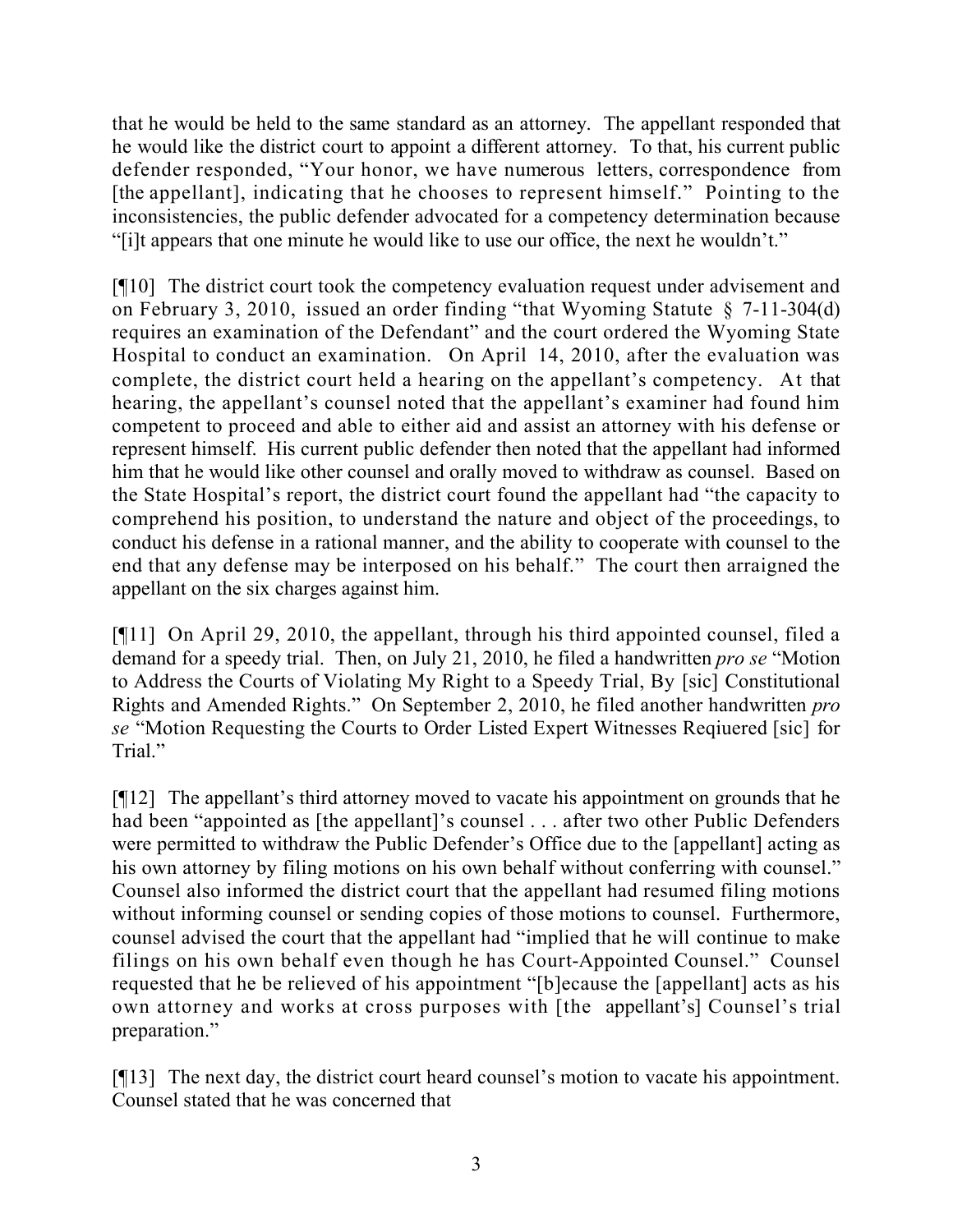we're kind of working at cross purposes here. [The appellant] has continued to file motions with the Court. . . . [The appellant] evidently feels that he has a great deal of knowledge regarding criminal law proceedings, and it's very difficult to work with a client if he's going to be filing his own motions and acting as his own attorney.

The appellant then explained why he had filed some of his motions, asserting, "I just want to go to trial and get some closure on this." When the district court asked him how he would like to proceed, he stated, "I'm proposing that I have my trial on the 28th, if that's okay with you, Your Honor." The district court explained to the appellant that he had placed his attorney in a difficult position and had again placed the court "in the situation of finding someone else to represent [him.]" The appellant responded that, after going through three attorneys, he "would be happy" representing himself. He then stated, "I'm definitely not waiving my speedy trial, and I'll represent myself if so be needed. . . . I want to keep my trial. I want to go forward with whatever it is and get closure on this situation." The district court then sought to clarify whether the appellant wanted to decline representation by the public defender's office and proceed representing himself. The appellant replied affirmatively to both inquiries, suggesting that self-representation was the only option that would allow him to proceed to trial without additional delay. The district court agreed that appointing a new attorney would likely require a continuance and that it could not make such an appointment at that point unless the appellant waived his right to a speedy trial. The appellant indicated that he understood and stated that he did not want a continuance but would proceed without counsel.

[¶14] Two weeks later at a pretrial hearing, the district court again addressed the appellant's decision to waive his right to counsel and represent himself. The court placed the appellant under oath and asked if he was knowingly and intelligently waiving his right to counsel. The court informed him that, at any time, he could change his mind about proceeding *pro se* and either retain a lawyer or ask that one be appointed. The court cautioned, however, that it would permit no further postponements of the trial, even if the appellant brought a new attorney into the case. The court also warned that it would no longer allow the appellant to represent himself if the appellant's "conduct deliberately engages in serious and obstructionist misconduct before the Court . . . ." Finally, the court admonished as to specific "dangers and disadvantages to self-representation" and that the appellant's failure to accept or employ an attorney might be detrimental to his case. The appellant stated that he was not under the influence of anything that might prevent him from understating the court's advice and acknowledged that he understood the court's explanations and warnings.

[¶15] At the court's request, the prosecutor then outlined the substance of all six of the charges against the appellant, the range of sentences that could be imposed upon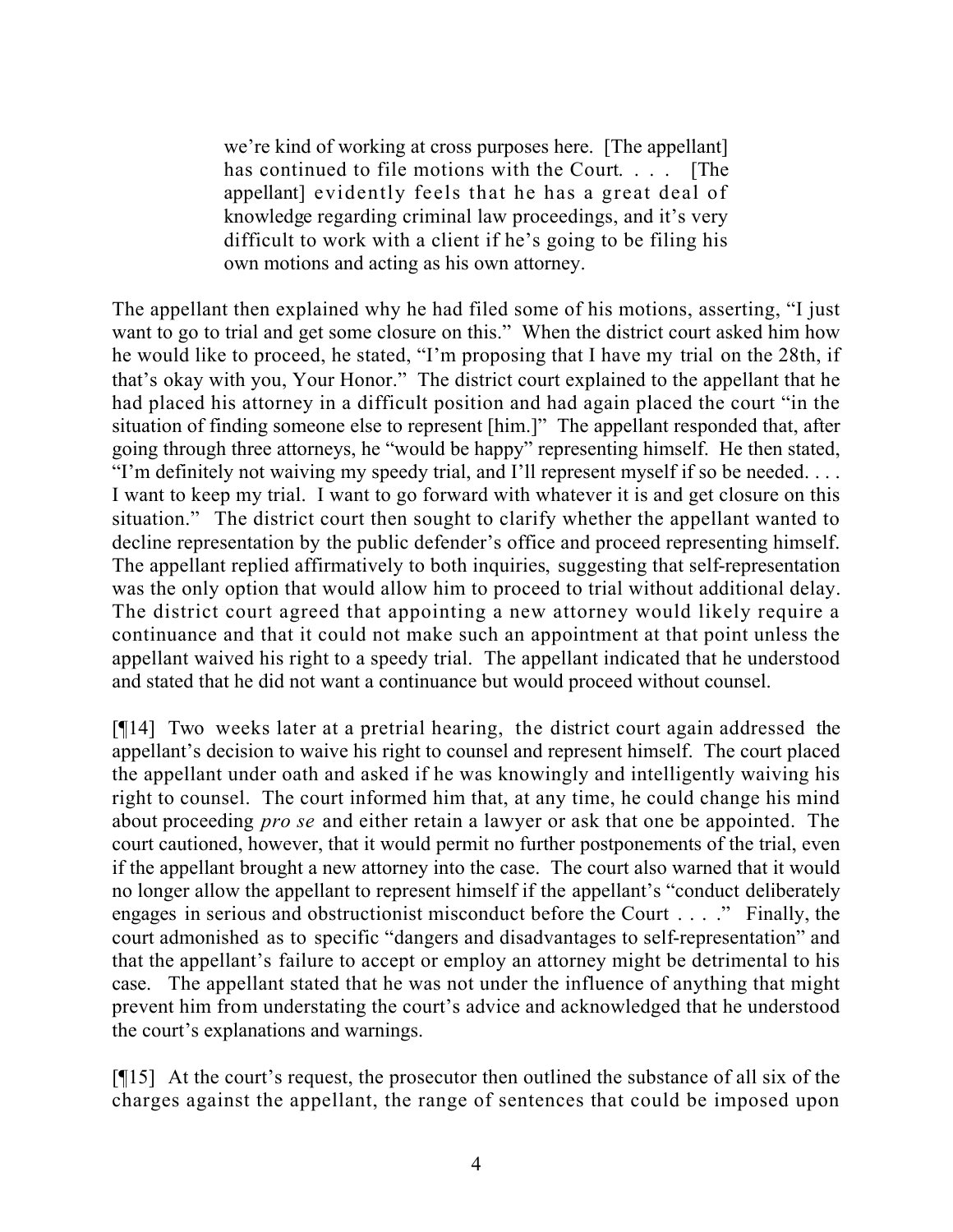conviction of those crimes, and that the sentences could run consecutively. The appellant again stated that he understood. At that point, the court found and concluded as follows:

> ... the defendant has clearly been advised of his right to assistance, including his right to the assignment of counsel when he is so entitled, that the defendant possesses the intelligence and the capacity to appreciate the consequences of his decision, and that the defendant comprehends the nature of the charges and the proceedings, the range of permissible punishments, and any additional facts essential to a broad understanding of the case.

> So you have knowingly and intelligently waived your right to counsel.

[¶16] A jury trial commenced on September 27, 2010, and ended the next day. The appellant was found guilty of two counts of burglary and each count of failing to report; however, he was acquitted of larceny and the jury could not reach a verdict on the interference with a police officer charge. The appellant timely appealed his convictions.

## **DISCUSSION**

# *Whether the appellant received a speedy trial.*

[¶17] In the first of two issues raised by the appellant, he asserts that he was denied his right to a speedy trial. "We examine *de novo* the constitutional question of whether a defendant has been denied a speedy trial in violation of the Sixth Amendment." *Berry v. State*, 2004 WY 81 ¶ 17, 93 P.3d 222, 227 (Wyo. 2004). "The district court's findings of fact on the speedy trial issue are reviewed for clear error." *Sisneros v. State*, 2005 WY 139, ¶ 16, 121 P.3d 790, 797 (Wyo. 2005).

[¶18] Speedy trial questions are governed by both the rules of criminal procedure and the federal constitution. "W.R.Cr.P. 48 governs the time period between arraignment and trial; however, delays between the time of charge and the time of trial are subject to the Sixth Amendment to the United States Constitution." *Walters v. State*, 2004 WY 37, ¶ 9, 87 P.3d 793, 795 (Wyo. 2004) (internal citations omitted). W.R.Cr.P. 48(b)(2) requires that: "A criminal charge shall be brought to trial within 180 days following arraignment unless continued as provided in this rule." In deciding this issue, we must first determine the proper date of arraignment.

[¶19] The appellant argues that we should construe the hearing on October 28, 2009, as his arraignment because that was the date originally set for that purpose. The appellant's trial began on September 27, 2010, which would have resulted in a 334-day delay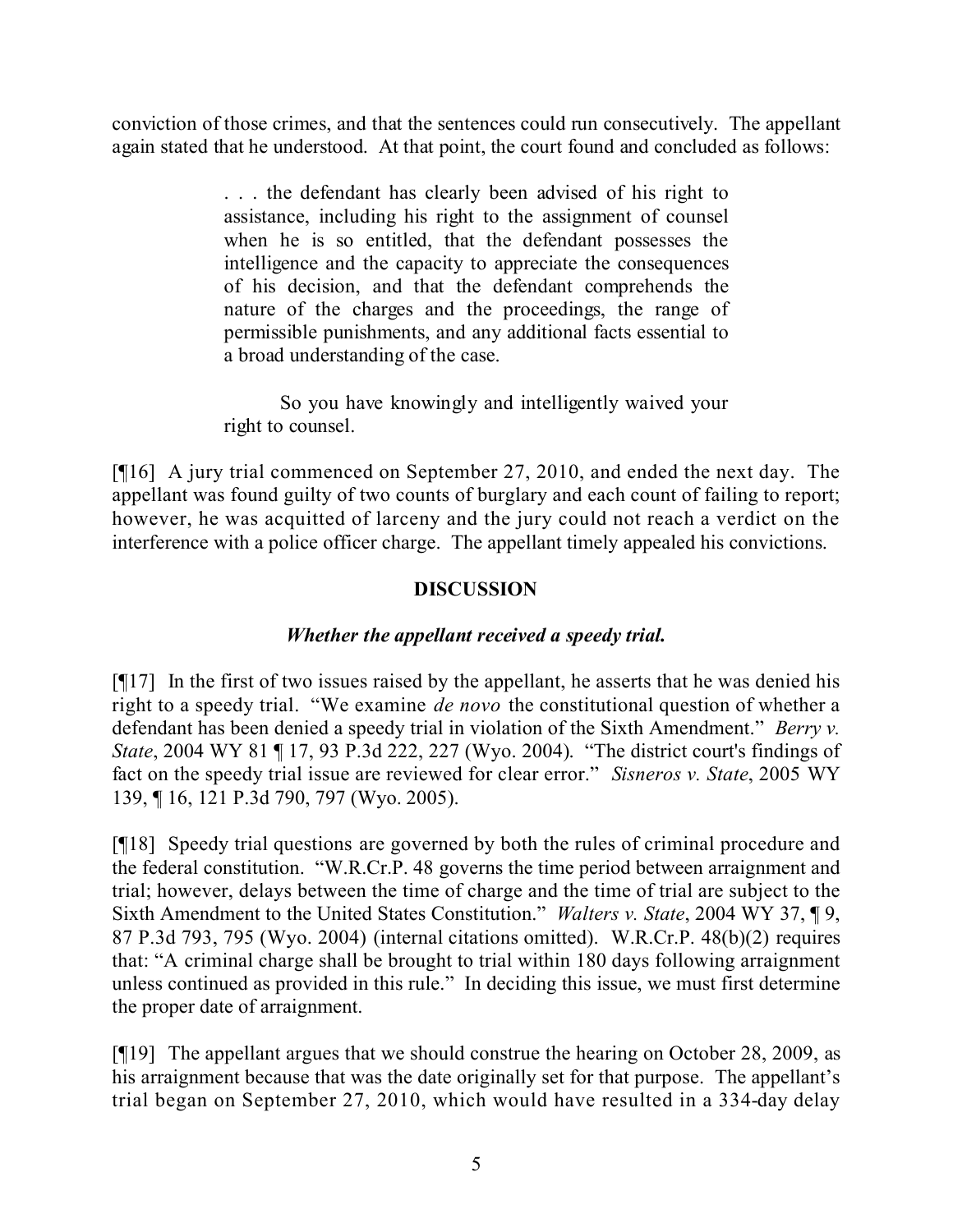between arraignment and trial – far exceeding the 180 days allowed in W.R.Cr.P. 48. While the appellant advocates for that date, he also concedes that the October 28, 2009, hearing did not meet the requirements of W.R.Cr.P. 10, as no charges were read and no plea was entered.

[¶20] The State agrees that the October 28, 2009, hearing lacked the hallmarks of an arraignment, and argues that the actual arraignment had to be delayed until April 14, 2010, which date resulted in a delay less than the 180 days prescribed by W.R.Cr.P. 48. The State contends that the appellant caused most of the delay between his arrest and arraignment as he continually undermined his appointed attorneys' efforts effectively to represent him. We agree with the State.

[¶21] The appellant significantly delayed both his arraignment and trial by asking numerous times for appointment of a new attorney. The record is replete with efforts by the appellant to refuse, change or dismiss counsel. The appellant initially requested "stand-in" counsel, he moved to represent himself, he requested new counsel, his third attorney moved to vacate appointment because of the appellant's lack of cooperation, and, finally, at the competency hearing the appellant requested appointment of a different attorney. All three of the attorneys appointed to represent the appellant reported that he repeatedly filed his own motions without discussing them with counsel and would not follow instructions not to file such motions. W.R.Cr.P. 48 specifically states that delays attributable to a "defendant's change of counsel or application thereof" are excluded from the 180-day period under the rule. W.R.Cr.P. 48(b)(3)(D).

[¶22] In addition to the delays caused by the appellant's efforts to change counsel, further delay occurred when it became necessary to determine the appellant's competency prior to arraigning him. When the appellant's competency became an issue, it was incumbent on the district court to address that matter prior to arraignment. *Follet v. State*, 2006 WY 47, ¶ 8, 132 P.3d 1155, 1158 (Wyo. 2006) ("A criminal defendant may not be tried unless he is competent, and he may not waive his right to counsel or plead guilty unless he does so competently and intelligently." (quoting *Godinez v. Moran*, 509 U.S. 389, 396, 113 S.Ct. 2680, 2685, 125 L.Ed.2d 321 (1993))). Both this Court and the United States Supreme Court have made clear that the "competency requirement continues from the time of arraignment through sentencing." *Id.* (citing *Godinez*, 509 U.S. at 403, 113 S.Ct. at 2689).

[¶23] W.R.Cr.P. 48 specifically excludes from the speedy trial computation "[a]ll proceedings related to the mental illness or deficiency of the defendant." W.R.Cr.P.  $48(b)(3)(A)$ . Indeed, we have said that "[w]here the primary reason for the delay is the determination of the defendant's mental competency to stand trial, Wyoming law requires suspension of all criminal proceedings until the district court can make a determination of the defendant's mental competency." *Hauck v. State*, 2001 WY 119, ¶ 14, 36 P.3d 597, 601 (Wyo. 2001); *see also Smith v. State*, 871 P.2d 186, 190 (Wyo. 1994) (trial court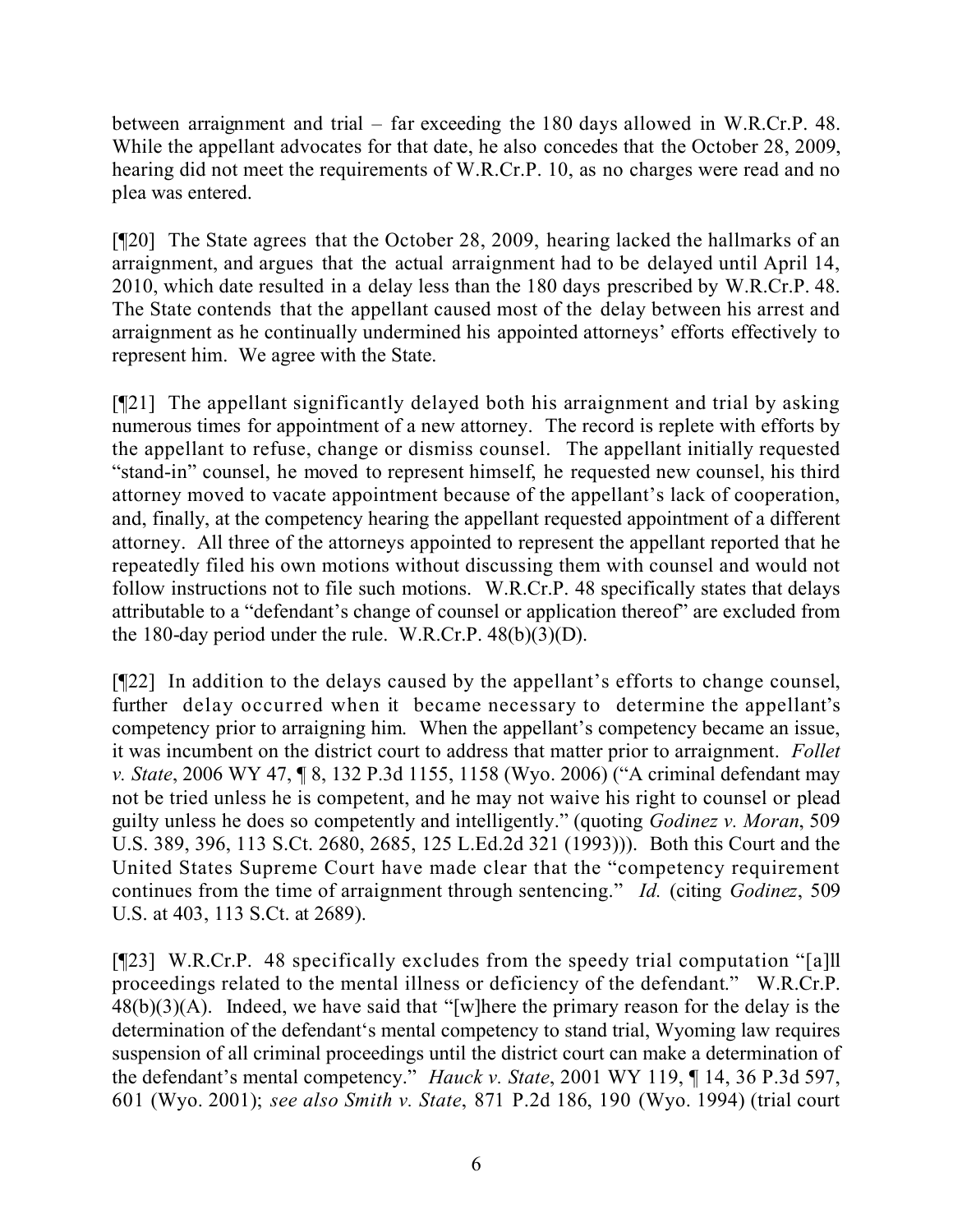suspended proceedings to evaluate defendant's competency and arraigned him only after determining he was fit to proceed). In the present case, once the district court had adequately addressed the appellant's competency, it arraigned him on the six charges and conducted his jury trial within 180 days of that arraignment.

[¶24] The delays in the proceedings are attributable almost exclusively to the appellant. W.R.Cr.P. 48 specifically excluded from the speedy trial computation time delays caused by the appellant's changes of counsel and delays caused by proceedings necessary to determine the appellant's competency. Once these issues were properly addressed and settled, an arraignment was held and the appellant was tried within the required 180 days.

[¶25] We turn now to the constitutionally imposed speedy trial requirements. The case of *Barker v. Wingo*, 407 U.S. 514, 530, 92 S.Ct. 2182, 2192, 33 L.Ed.2d 101 (1972) "set forth the benchmark test that applies to the constitutional speedy trial claims." *Humphrey v. State*, 2008 WY 67, ¶ 20, 185 P.3d 1236, 1243 (Wyo. 2008). The *Barker v. Wingo* test "requires consideration of four factors in determining whether a speedy trial violation has occurred: the length of delay; the reason for the delay; the defendant's assertion of [his or her] right; and the prejudice to the defendant. . . . None of these factors alone are dispositive." *Id.* (internal citations omitted).

[¶26] Regarding the first factor, we have said:

This first factor is a threshold factor which requires a calculation of the length of delay in bringing the appellant to trial. *Strandlien* [*v. State*], 2007 WY 66, ¶ 7, 156 P.3d [986,] 990 [(Wyo. 2007)]. There is no precise length of delay that automatically constitutes a constitutional speedy trial violation. *Berry* [*v. State*], 2004 WY 81, ¶ 32, 93 P.3d [222,] 231 [(Wyo. 2004)]. "However, when the delay is so protracted as to be presumptively prejudicial, inquiry into the other factors is required." *Id.*

*Boucher v. State*, 2011 WY 2, ¶ 10, 245 P.3d 342, 349 (Wyo. 2011). In the present case, although the 363-day delay between the appellant's arrest and trial was long, it was not extraordinary. *See id.* at ¶ 11, at 349 (2,971 days); *Humphrey*, 2008 WY 67, ¶ 22, 185 P.3d at 1244 (561 days); *Strandlien v. State*, 2007 WY 66, ¶ 9, 156 P.3d 986, 990 (Wyo. 2007) (762 days); *Berry*, 2004 WY 81, ¶ 34, 93 P.3d at 232 (720 days); *Warner v. State*, 2001 WY 67, ¶ 12, 28 P.3d 21, 26 (Wyo. 2001) (658 days). Nevertheless, we will analyze the other three factors inasmuch as we have found shorter delays to warrant such. *See Sisneros*, 2005 WY 139, ¶ 19, 121 P.3d at 797 (found 349 days to meet the threshold requirement).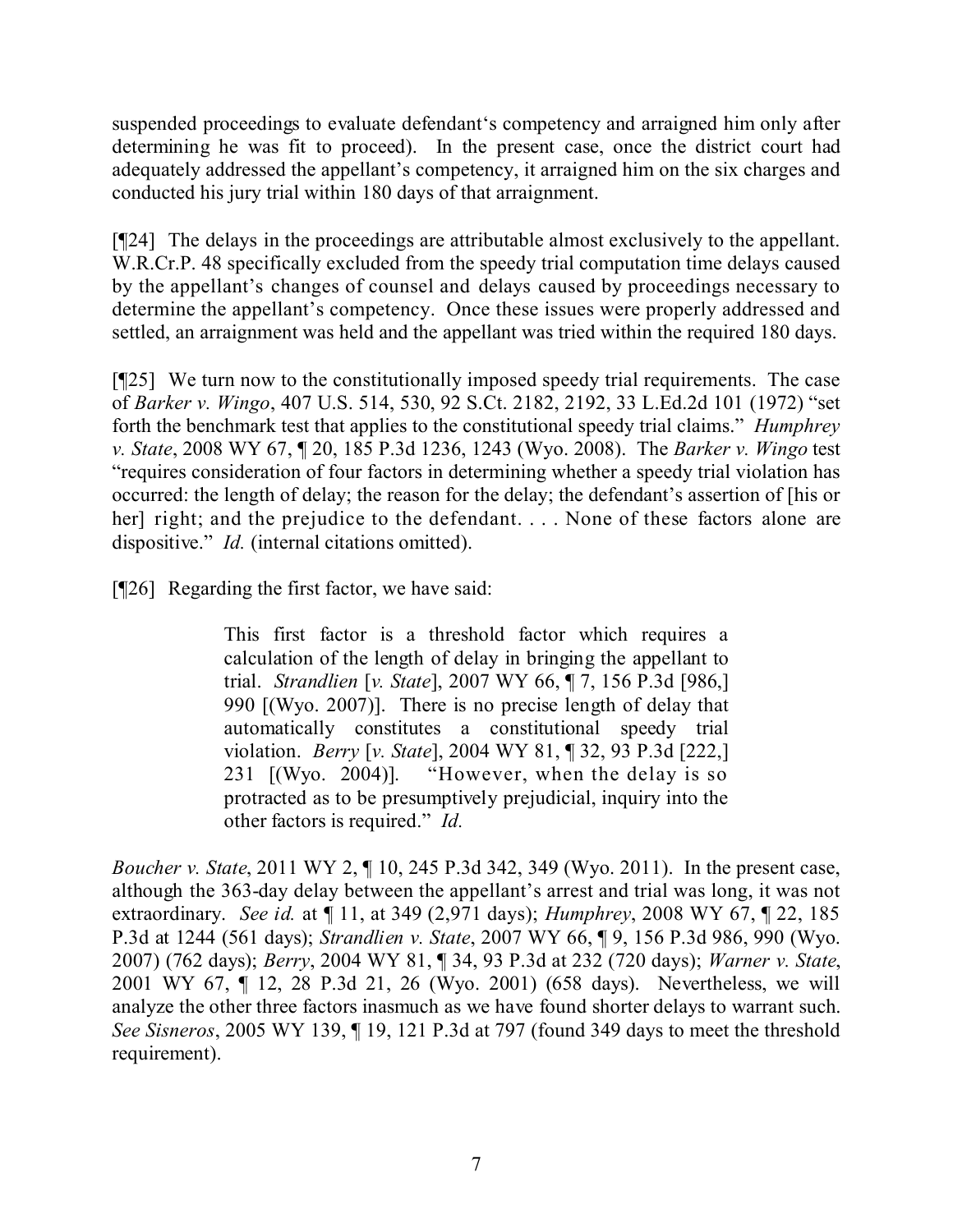$[927]$  Regarding the second factor – the reason for the delay – as noted above, the appellant was responsible for the majority, if not all, of the delay. *See supra* ¶ 24. Any delays attributable to the State are weighed against those attributable to the defendant. *Strandlien*, 2007 WY 66, 10, 156 P.3d at 991. "Unquestionably, delays attributable to the defendant may disentitle him to speedy trial safeguards." *Berry*, 2004 WY 81, ¶ 35, 93 P.3d at 232. While no single factor is dispositive, we find that under the particular facts presented here, this factor weighs heavily against the appellant's speedy trial violation claim.

[¶28] As to the third factor, the appellant obviously asserted his right to a speedy trial: once in his own handwritten motion, and once through his third appointed counsel. However, he did so while at the same time making a consistent and seemingly calculated effort to undermine the efforts of his court-appointed attorneys, which actions caused significant delays. Such conduct contradicted the appellant's stated desire for a speedy disposition of his case.

[¶29] Finally, the fourth factor focuses on the degree of prejudice that the appellant suffered as a result of the delay. *Humphrey*, 2008 WY 67, ¶ 28, 185 P.3d at 1245; *Strandlien*, 2007 WY 66, ¶ 14, 156 P.3d at 991. "We assess prejudice in light of the particular evils the speedy trial right is intended to avert: (1) lengthy pretrial incarceration; (2) pretrial anxiety; and (3) impairment of the defense." *Strandlien*, 2007 WY 66, ¶ 14, 156 P.3d at 991; *see also Barker*, 407 U.S. at 532, 92 S.Ct. at 2193. "Of these, the most serious is the last, because the inability of a defendant adequately to prepare his case skews the fairness of the entire system." *Barker*, 407 U.S. at 532, 92 S.Ct. at 2193. The appellant argues that he was prejudiced by the delay inasmuch as his incarceration "limited his legal research, hindered his ability to serve subpoenas and eliminated his ability to investigate." Such difficulties, however, are not the result of any delay in prosecution, but instead, as explained by the district court, are problems inherent in the appellant's decision to represent himself. We cannot say that the appellant suffered any delay-related prejudice that he did not cause.

[¶30] After analyzing the present facts under the four-factor *Barker v. Wingo* test, we cannot say that the delay in this case violated the appellant's Sixth Amendment right to a speedy trial.

## *Whether the district court properly informed the appellant of the dangers of proceeding without counsel and the penalties he faced.*

[¶31] In this second issue, the appellant asserts that the district court failed to advise him of the dangers of self-representation and, as a consequence, denied him his right to counsel. Whether the appellant knowingly and voluntarily waived his right to counsel is a constitutional issue and, therefore, a question of law we review *de novo. Wilkie v.*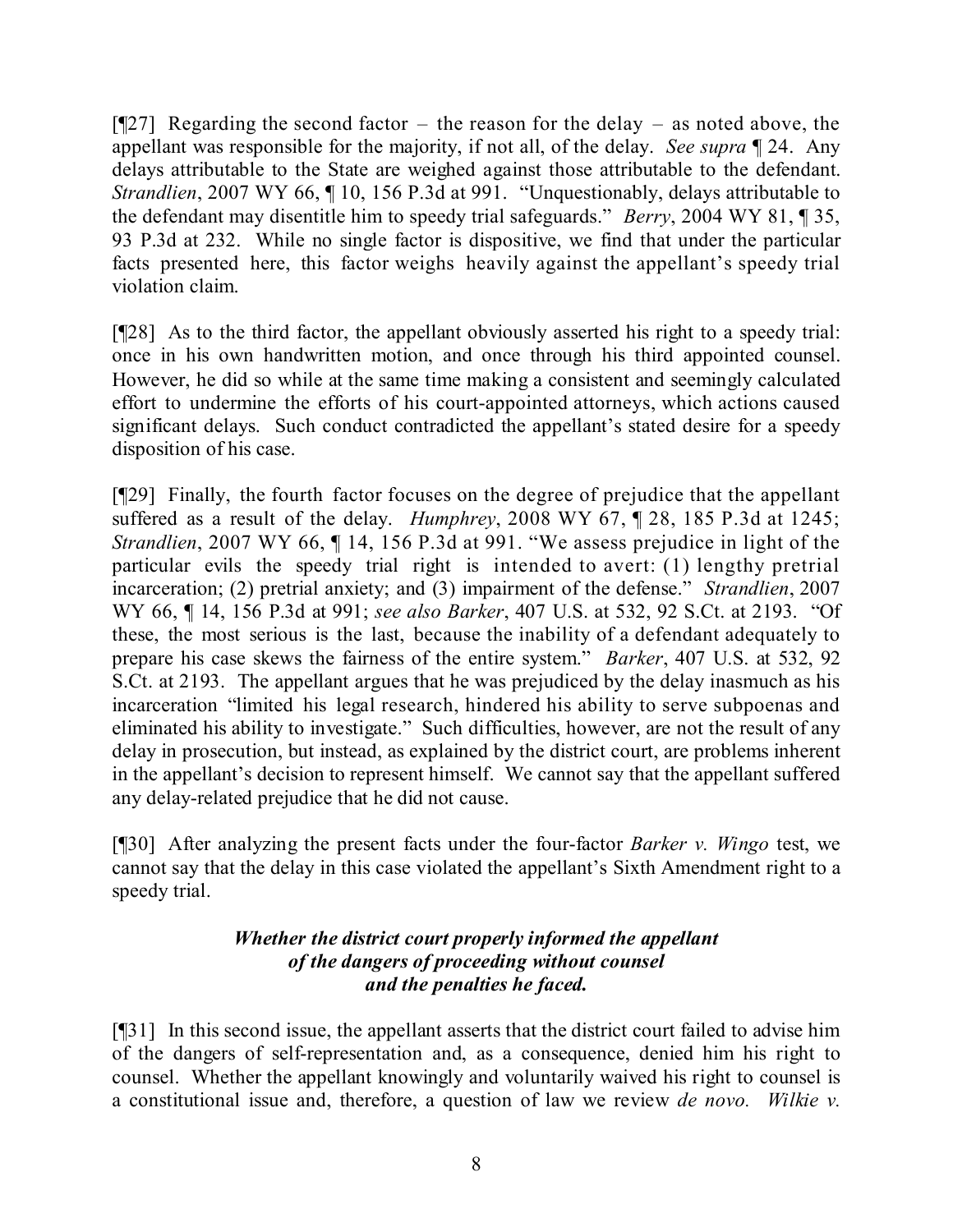*State*, 2002 WY 164, ¶ 4, 56 P.3d 1023, 1024 (Wyo. 2002). We consider "the record as a whole when determining whether the defendant knowingly and voluntarily relinquished his right to representation of counsel." *Trujillo v. State*, 2 P.3d 567, 571 (Wyo. 2000).

[¶32] "The Sixth Amendment of the United States Constitution requires that a defendant in state court shall have the right to represent himself if the accused himself timely, knowingly, and intelligently requests the right to forgo counsel, and does not do so to cause delay." *Hauck*, 2001 WY 119, ¶ 16, 36 P.3d at 601-02. If a defendant elects to proceed without counsel, "the court must make him aware of the disadvantages and the dangers of self-representation." *Id.*

> Ideally, the trial judge should conduct a thorough and comprehensive formal inquiry of the defendant on the record to demonstrate that the defendant is aware of the nature of the charges, the range of allowable punishments and possible defenses, and is fully informed of the risks of proceeding *pro se*.

*United States v. Willie*, 941 F.2d 1384, 1388 (10th Cir.1991), *cert. denied*, 502 U.S. 1106, 112 S.Ct. 1200, 117 L.Ed.2d 440 (1992) (some citations omitted). The district court's failure to conduct a complete inquiry on the record into the defendant's understanding does not require reversal when "the surrounding facts and circumstances, including [the defendant's] background and conduct, demonstrate that [the defendant] actually understood his right to counsel and the difficulties of *pro se* representation and knowingly and intelligently waived his right to counsel." 941 F.2d at 1389. "[A] defendant need not himself have the skill and experience of a lawyer in order competently and intelligently to choose self-representation." *Faretta v. California*, 422 U.S. 806, 835, 95 S.Ct. 2525, 2541, 45 L.Ed.2d 562 (1975).

*Van Riper v. State*, 882 P.2d 230, 234 (Wyo. 1994). "It is the district court's responsibility to inquire into the defendant's understanding of the charges against him, the allowable punishments, possible defenses, and the risks of proceeding *pro se*." *Vargas v. State*, 963 P.2d 984, 990 (Wyo. 1998).

[¶33] The appellant asserts that he "in no sense voluntarily waived counsel, because the trial court did not make the meaningful inquiry necessary before [the appellant] went to trial representing himself." This contention is simply inaccurate. As noted above, the district court cautioned the appellant that it considered "it detrimental for [the appellant] to not accept or employ counsel to represent [him]." *See supra* ¶ 14. Also, it expressly